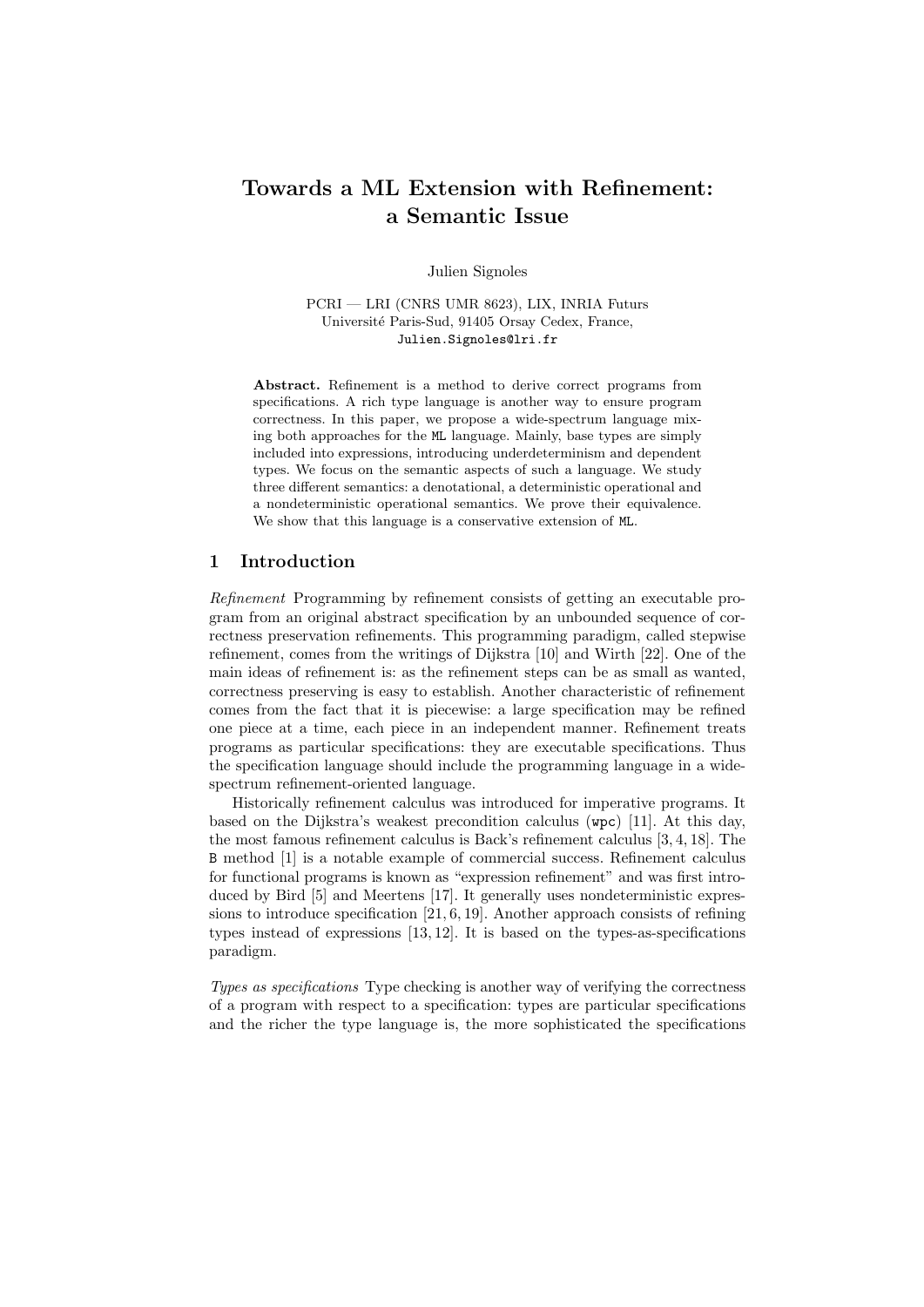can be. But the more difficult the type checking is: one has to choose between powerfulness and decidability. Several approaches are possible. One can have a semi-decidable powerful type system such as this of Cayenne [2] or a decidable less-powerful type system such as this of Dependent ML [23]. An intermediate approach consists of generating proof obligations when type checking cannot be done automatically. So powerful specifications are possible and the type-checking algorithm always terminates. But, as counterpart, some proofs of correctness are left for the programmer who has to perform them by using other tools.

Purpose Our purpose is to extend the expressions of a ML language in order to express powerful specifications by mixing both approaches. In this paper, we focus on a fragment of ML restricted to a simply-typed lambda-calculus with recursive functions. We believe that the ideas described here can be further extended to a full ML language. As types are specifications and as such a language should be wide-spectrum, types and expressions of this language should be mixed and not distinguished. Our extension mainly consists of including ML base types (as int or bool) into ML expressions. In this way, we introduce Denney's underdeterminism [8] and dependent types. Underdeterminism is not nondeterminism: the latter is a specificational characteristic whereas the former is computational. Underdeterministic terms are only partially determined and non computable. Typing is not our main concern in this paper: here we focus on the semantic aspects of such a language. We introduce three different semantics: a denotational, a deterministic operational and a nondeterministic operational semantics. Then we prove their equivalence and show that our language is a conservative extension of ML.

*Related work* Denney's  $\lambda_{\square}$  calculus [9] is a close work to ours. Denney uses a notion of *stubs* introducing underdeterminism by this way. These stubs correspond to the base types we introduce in expressions. So, as ours, his calculus mixes the refinement and the types-as-specifications approaches. Denney uses a set-theoretic semantics similar to ours but it has no operational semantics. Morever his calculus has no primitive notion of recursive functions, predicates are syntactically separated from the core language and they are not first-class values.

Outline Section 2 informally presents the syntax and the semantics of our language. Section 3 precisely describes the syntax. In Section 4, we present three different variants of the semantics. We prove that they are equivalent and that the language is a conservative extension of ML. Finally, future work is discussed in Section 5, in particular typing issues and extensions to the language.

# 2 Informal presentation

Syntax in short Usual ML programs contain expressions and types, syntactically separated. Our extension mixes them by including base types into expressions. Figure 1 presents some correct expressions. Expression 1, which contains the base type int, represents the set of even integers. Expression 2 generalizes the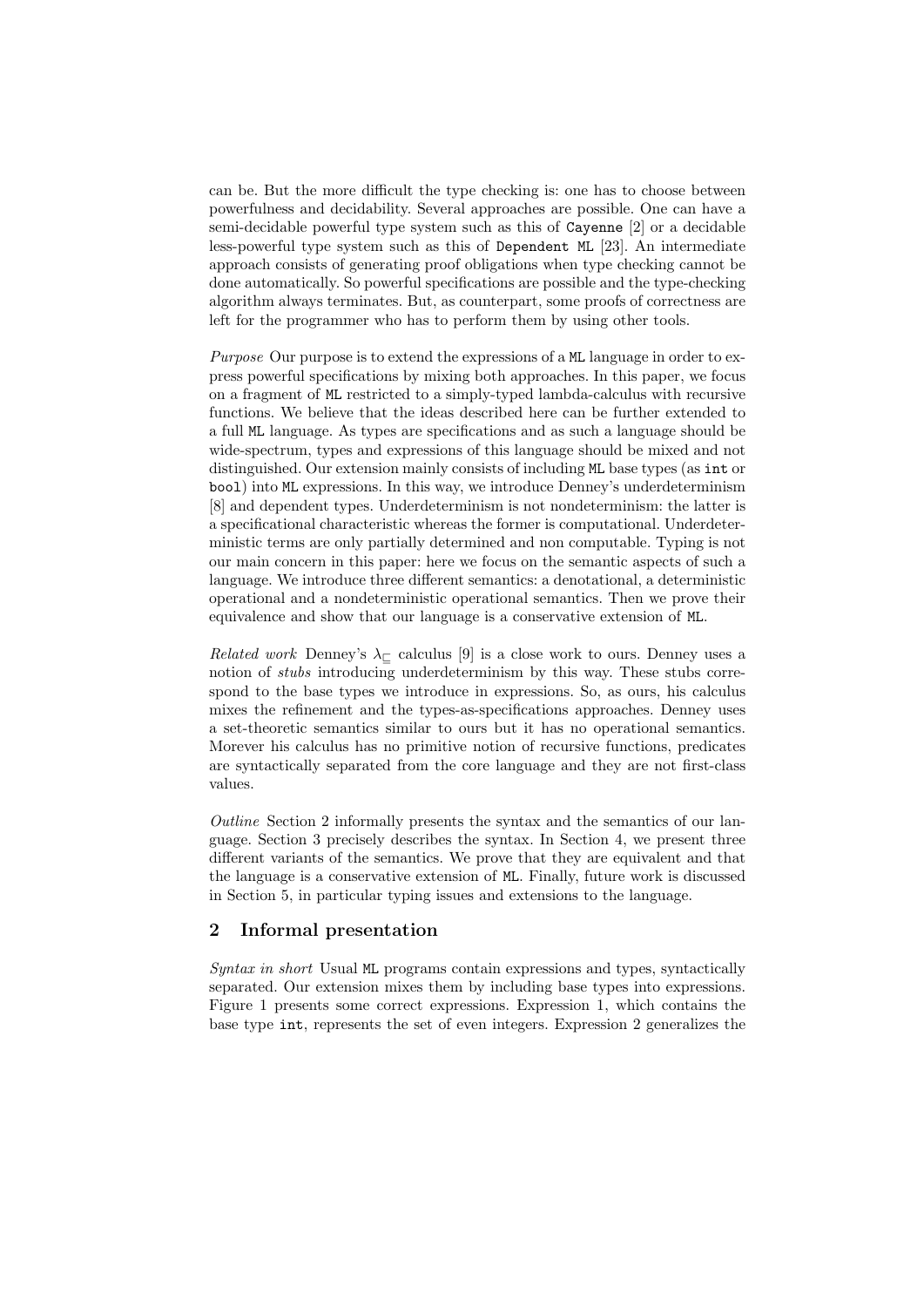$2 * int$  (1)  $(4 * int : 2 * int)$  (2) rec  $f(x : \text{int}) = \text{if } x \leq 0 \text{ then int else } x * (f (x - 1))$  (3)  $(2 * int) \to (2 * int + 1)$  (4)

ML type constraint  $(exp : type)$ : as we do not distinguish expressions and types. both part of this constraint are (extended) expressions. Expression 3 is a recur-

Fig. 1. Some correct expressions

sive function generalizing the usual factorial function. We give and explain its semantics later. Expression 4 extends the usual ML arrow types and represents the specification of a function taking an even integer and returning an odd integer. In our language, it is syntactic sugar for a lambda-expression in which the parameter does not appear in its body.

Semantics in short ML expressions are commonly interpreted by values. In our framework, expressions are interpreted by sets of values. If a  $ML$  expression  $e$  is interpreted by a value v in ML, e is interpreted by the singleton  $\{v\}$  in our extension. Our language is thus a conservative extension of ML. Totally-determined expressions are programs interpreted by singletons whereas partially-determined expressions, called underdeterministic expressions, are non-computable specifications. The interpretation of an expression e containing a type  $\iota$  is intuitively the collection of all the ML interpretations of  $e$  where  $\iota$  is substituted (or *refined*) for some ML value of type  $\iota$ . An expression  $e_1$  is a refinement of (or refines) an expression  $e_2$  if and only if the interpretation of  $e_1$  is included in the interpretation of  $e_2$  *i.e.*  $e_1$  is more determined than  $e_2$ .

Some examples Following the above intuitive definition of an interpretation, the expression  $2 * \text{int} (resp. 2 * \text{int} + 1)$  denotes the set of even (resp. odd) integers: if one substitutes int for an integer, one gets an even (resp. odd) integer. Each occurrence of a type may be differently refined: for example, the interpretation of

$$
e_1 \triangleq \mathtt{int} * \mathtt{int}
$$

is not the set of square integers but the set of all products  $p * q$  for any integers  $p$  and  $q$ , that is  $\mathbb{Z}$ . A valid expression denoting the set of square integers is

$$
e_2 \triangleq ((\lambda x : \text{int. } x * x) \text{ int}).
$$

So the semantics is *not* preserved by  $\beta$ -reduction: interpretations of  $e_1$  and  $e_2$  (the redex of  $e_1$ ) are different. Another interesting example is the factorial function. The interpretation of this function is, of course, the singleton containing the mathematical factorial function. This function is a refinement of its generalized version shown in Figure 1 and denoting the set of functions  $x \mapsto n \times x!$ ;  $n \in \mathbb{Z}$ . More details about this are given in the paragraph "example" of Section 4.1.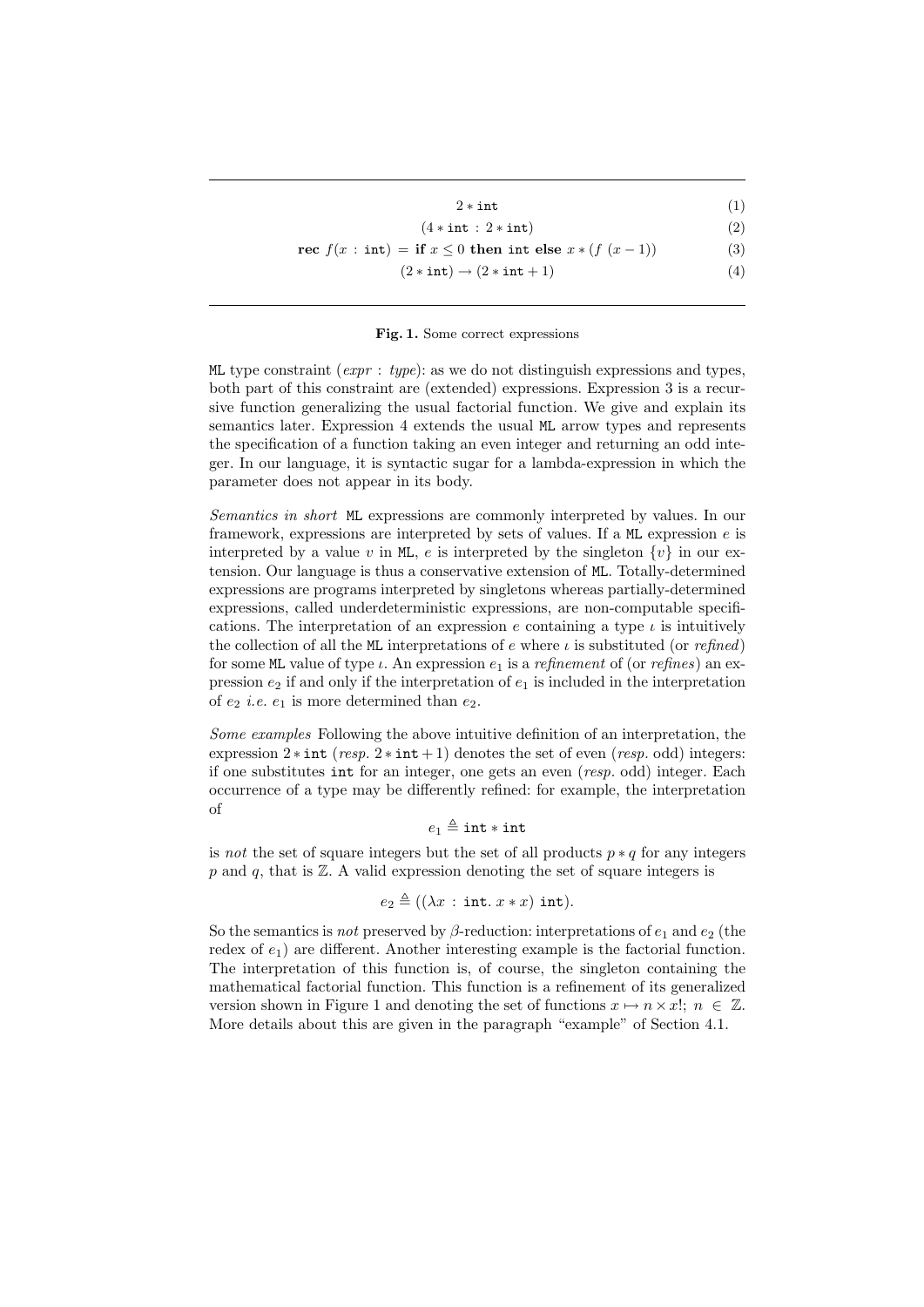Additional constructs Adding base types to expressions is however not powerful enough to express specification such as "to be a function from  $\mathbb N$  to  $\mathbb N$ " or containing first-order logical quantifications. To express such specifications we introduce two additional constructs. The first one is  $\emptyset_{\tau}$  denoting the empty set. The annotation  $\tau$  is only required for typing reasons. For example the expression

 $((\lambda x : \text{int. if } x \geq 0 \text{ then } x \text{ else } \emptyset_{\text{int}}) \text{ int})$ 

denotes N. The second one is  $(e_1 \t\mathbb{Q} e_2)$ , called *demonic* application and dual of  $(e_1, e_2)$ , the *angelic* application which corresponds to the usual application. Informally the interpretation of the angelic application collects all possible  $f(x)$ with  $f$  in the interpretation of  $e_1$  and  $x$  in that of  $e_2$  whereas the demonic application only collects the  $f(x)$  giving the same result for all x fixing f. To get the universal and existential quantifiers is the main role of this construct (see Section 4.1). We prefer introducing this construct to introducing these quantifiers because expressions denoting first-order propositions are thus not introduced as a hack in our language.

#### 3 Syntax

The abstract syntax of the considered language is defined by the grammar rule  $e$ presented in Figure 2. The set of the expressions e is noted  $\mathcal{E}$ . rec  $f(x : e_1) = e_2$ may be shorted to  $\lambda x : e_1 \cdot e_2$  if f does not appear in  $e_2$  and  $\lambda x : e_1 \cdot e_2$  may be shorted to  $e_1 \rightarrow e_2$  if x does not appear in  $e_2$ . The construct  $(e_1 : e_2)$  is not useful for the semantics but, as it is essential in order to provide typing constraints, we introduce it now. This language extends a primitive functional language, called

| $e ::= x$                                                                                                        | identifier                                  |                     |  |  |  |  |
|------------------------------------------------------------------------------------------------------------------|---------------------------------------------|---------------------|--|--|--|--|
|                                                                                                                  | $\boldsymbol{o}$                            | operator            |  |  |  |  |
|                                                                                                                  | $\iota$                                     | base type           |  |  |  |  |
|                                                                                                                  | $\operatorname{rec} f(x : e) = e$           | recursive function  |  |  |  |  |
|                                                                                                                  | (ee)                                        | angelic application |  |  |  |  |
|                                                                                                                  | $(e \t@e)$                                  | demonic application |  |  |  |  |
|                                                                                                                  | $\mid (e : e)$                              | refinement          |  |  |  |  |
|                                                                                                                  | $\theta_{\tau}$                             | empty               |  |  |  |  |
|                                                                                                                  | $\tau ::= \iota \mid \tau \rightarrow \tau$ |                     |  |  |  |  |
| $\epsilon ::= x \mid o \mid (\epsilon \epsilon) \mid (\epsilon : \tau) \mid \textbf{rec} f(x : \tau) = \epsilon$ |                                             |                     |  |  |  |  |
|                                                                                                                  |                                             |                     |  |  |  |  |

#### Fig. 2. Abstract syntax

 $ML$ , defined by the grammar rule  $\epsilon$ .  $ML$  corresponds to a simply-typed lambdacalculus with recursive functions. We believe that this language can easily be extended to a full ML language but this extension would unnecessarily complexify this paper. The typing and semantics of  $ML$  are standard and are not given here. We call  $\mathcal{E}_{\tau}$  (resp.  $\mathcal{E}_{\epsilon}$ ) the set defined by the grammar rules  $\tau$  (resp.  $\epsilon$ ). Note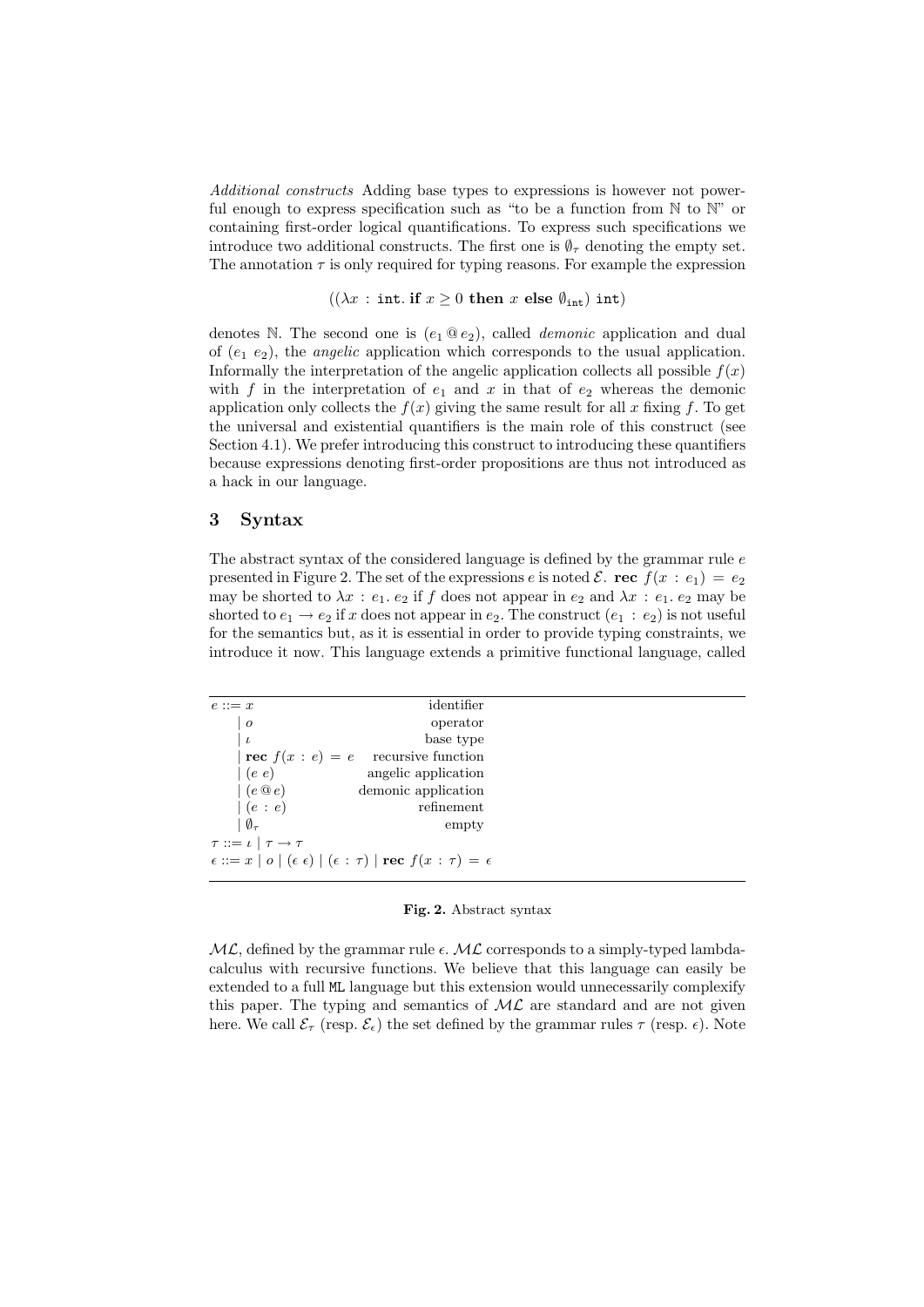that  $\mathcal{E}_{\tau}$  and  $\mathcal{E}_{\epsilon}$  are strict subsets of  $\mathcal{E}$ .  $\mathcal{E}_{\tau}$  corresponds to the ML-types and  $\mathcal{E}_{\epsilon}$ corresponds to the  $ML$ -expressions (see Proposition 6).

 $ML$  is parameterized by some interfaces shown in Figure 3. Constants are treated as 0-ary operators.  $\Sigma_{\tau}$  associates an arrow type  $\tau_1 \to \ldots \to \tau_n$  to each  $(n-1)$ -ary operator  $(n > 0)$ .  $\Sigma_{\phi}$  associates a set to each base type and an element in the set  $\Sigma_{\phi}(\tau_1) \to \ldots \to \Sigma_{\phi}(\tau_n)$  to each  $(n-1)$ -ary operator o such that  $\Sigma_{\tau}(o) = \tau_1 \to \ldots \to \tau_n$   $(n > 0)$ .

- $\overline{\mathcal{I}}$  Infinite set of identifiers x (and f)<br>  $\overline{\mathcal{O}}$  Set of operators  $o$
- Set of operators  $o$
- ${\mathcal T}$  Set of base types  $\iota$
- $\Sigma_{\tau}$  constant and operator types
- $\Sigma_{\phi}$  constant, operator and base type interpretations

Fig. 3. Language parameters

# 4 Semantics

Before defining the semantics of the language, we have to consider a typing judgment  $\Gamma \vdash e \Downarrow \tau$  inferring that e has the ML-type  $\tau$  in the typing environment  $\Gamma$ . A typing environment is a partial application with a finite domain from  $\mathcal I$  to  $\mathcal{E}_{\tau}$ . The typing judgment is given in Figure 4 and defines an algorithm:

**Proposition 1.** The expression inferred by the typing judgement, if it exists, is unique:  $*$ 

$$
\forall \Gamma, e, \tau_1, \tau_2, \text{ if } \Gamma \vdash e \Downarrow \tau_1 \text{ and } \Gamma \vdash e \Downarrow \tau_2 \text{ then } \tau_1 \equiv \tau_2.
$$

When it exists, we use  $T<sub>\Gamma</sub>(e)$  to denote this unique expression and we call it "the  $ML$ -type of  $e$ ". This name is justified by the following proposition:

**Proposition 2.** The expression inferred by the typing judgement, if it exists, is a ML-type:

 $\forall \Gamma, e, \tau$ , if  $\Gamma \vdash e \Downarrow \tau$  then  $\tau \in \mathcal{E}_{\tau}$ .

Both these propositions are easy to prove by induction on the structure of the expression e.

#### 4.1 Denotational semantics

Mathematical preliminaries Here we introduce some standard notions and results related to functions and domain theory. We use  $A \to B$  (resp.  $A \to B$ ) to denote the set of total (resp. partial) functions f from A to B and dom(f) the domain

<sup>&</sup>lt;sup>\*</sup> We use  $\equiv$  to denote the syntactic equivalence relation.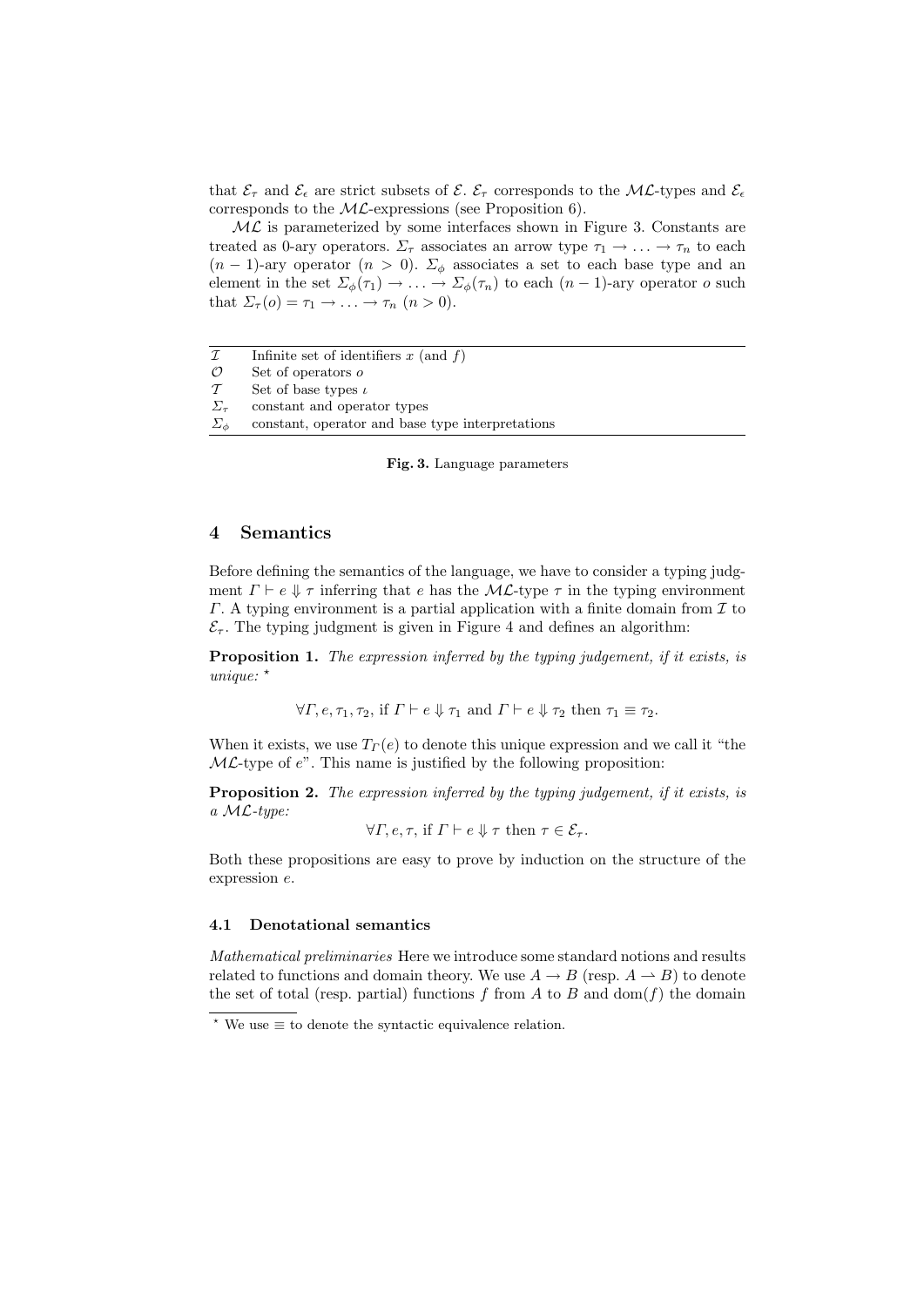$$
\frac{x:\tau \in \Gamma}{\Gamma \vdash x \Downarrow \tau} \qquad \frac{\Gamma \vdash e_1 \Downarrow \tau \quad \Gamma \vdash e_2 \Downarrow \tau}{\Gamma \vdash o \Downarrow \Sigma_{\tau}(o)} \qquad \frac{\Gamma \vdash e_1 \Downarrow \tau \quad \Gamma \vdash e_2 \Downarrow \tau}{\Gamma \vdash (e_1 : e_2) \Downarrow \tau} \qquad \frac{\Gamma \vdash e_1 \Downarrow \tau_1 \quad \Gamma, x : \tau_1, f : \tau_1 \to \tau_2 \vdash e_2 \Downarrow \tau_2}{\Gamma \vdash \text{rec } f(x : e_1) = e_2 \Downarrow \tau_1 \to \tau_2}
$$
\n
$$
\frac{\Gamma \vdash e_2 \Downarrow \tau_2 \quad \Gamma \vdash e_1 \Downarrow \tau_2 \to \tau_1}{\Gamma \vdash (e_1 e_2) \Downarrow \tau_1} \qquad \frac{\Gamma \vdash e_2 \Downarrow \tau_2 \quad \Gamma \vdash e_1 \Downarrow \tau_2 \to \tau_1}{\Gamma \vdash (e_1 @ e_2) \Downarrow \tau_1}
$$

Fig. 4. ML-type inference

of f (*i.e.* the subset of A where f is defined). We use  $\{f_i\}_{i \in I}^{\leq}$  to denote a chain on some order  $\leq$ . We use  $E_{\perp}$  to denote the "flat domain" of a set E, *i.e.* the domain  $(E \oplus {\{\perp\}}, \prec)$  where  $\oplus$  is the disjoint union over sets and  $\prec$  is a partial order defined as follows:

$$
\forall (x, y) \in (E_{\perp})^2, x \preceq y \iff x = \perp \text{ or } x = y.
$$

If f is a partial function from A to B,  $f_{\perp}$  is the partial function from  $A_{\perp}$  to  $B_{\perp}$ defined by:

$$
x \mapsto \begin{cases} f(x) & \text{if } x \in \text{dom}(A) \\ \bot & \text{if } x = \bot \end{cases}
$$

We extend  $\preceq$  to partial functions from  $A_{\perp}$  to  $B_{\perp}$  as follows:

$$
\forall (f,g) \in (A_{\perp} \rightarrow B_{\perp})^2, \, f \preceq g \iff \forall x \in (\text{dom}(f) \cap \text{dom}(g)), \, f(x) \preceq g(x).
$$

Note that we have  $f \preceq g$  if and only if

$$
\forall x \in (\text{dom}(f) \cap \text{dom}(g)), \, f(x) \neq \bot \implies f(x) = g(x).
$$

Let X and Y be two sets. We use  $\mathcal{F}_X^Y$  to denote the set of partial functions from  $X\llcorner$  to  $Y\llcorner$  with the same domain:

$$
\{F \in \mathcal{P}(X_{\perp} \to Y_{\perp}) \mid \forall (f,g) \in F^2, \operatorname{dom}(f) = \operatorname{dom}(g)\}.
$$

We use  $\sqsubseteq$  to denote the binary relation over  $\mathcal{F}_X^Y$  defined by:

$$
F \subseteq G
$$
  
dom(F)  $\supseteq$  dom(G) \*\* and  $\forall \{f_i\}_{i \in I}^{\preceq} \subseteq F$ ,  $\exists \{g_i\}_{i \in I}^{\preceq} \subseteq G$ ,  $\forall i \in I$ ,  $f_i \preceq g_i$ 

Lemma  $1\;\left((\mathcal{F}_X^Y,\sqsubseteq\right)$  is a cpo).

The relation  $\subseteq$  is reflexive, transitive and antisymmetric and any chain  ${F_i}_{i \in I} \subseteq$  $\mathcal{F}_X^Y$  has a least upper bound, noted  $\bigsqcup_{n\geq 0} F_n$ , in  $\mathcal{F}_X^Y$ .

 $\overline{X^*}$  We naturally extend the dom operator to a set of functions with a same domain.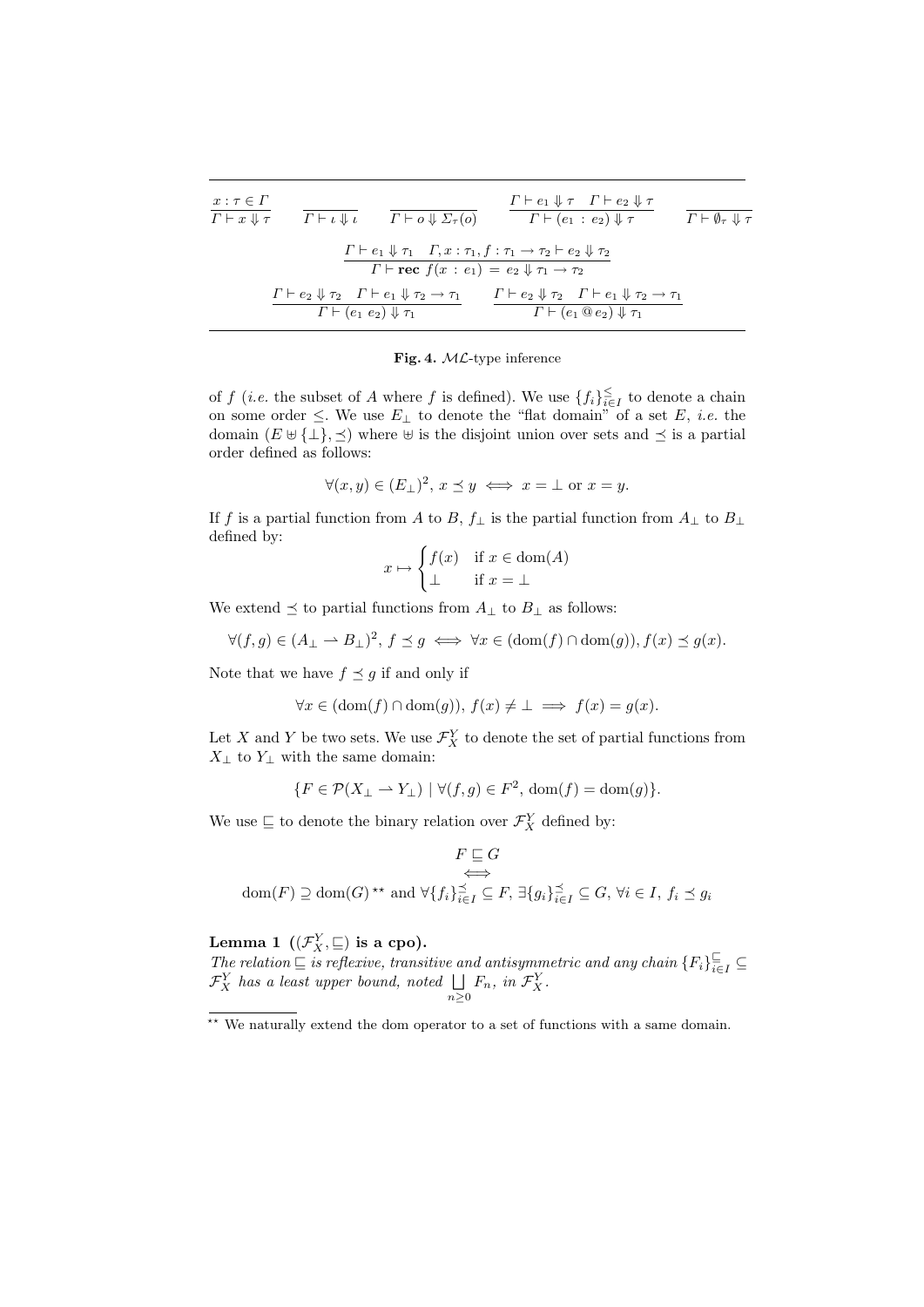# Proposition 3  $((\mathcal{F}_X^Y,\sqsubseteq)$  is a domain).

The cpo  $(\mathcal{F}_X^Y,\sqsubseteq)$  has a least element. This least element is  $\emptyset$ .

By Tarski's theorem, any monotonic continuous function  $\phi$  over  $\mathcal{F}_X^Y$  has a least (pre)fixpoint, noted  $fix \phi$ , such that:

$$
\mathtt{fix}\,\phi=\bigsqcup_{n\geq 0}\phi^n(\emptyset)
$$

Interpretation We interpret each  $ML$ -type as a set and each expression as a subset of its  $ML$ -type. The interpretation of a  $ML$ -type, noted  $\bar{\tau}$  is defined by induction on its structure:

$$
\bar{\iota} \triangleq (\Sigma_{\phi}(\iota))_{\perp}
$$

$$
\overline{\tau_1 \to \tau_2} \triangleq (\overline{\tau_1} \to \overline{\tau_2})_{\perp}
$$

The underlying idea is that  $\perp$  is used to interpret a non-terminating expression and a partial function is used to interpret a function of our language the body of which contains the  $\emptyset$ <sub>-</sub> symbol (interpreted as the empty set). So we distinguish the expressions  $\lambda x$ : int.  $\emptyset$ <sub>int</sub> and **rec**  $f(x : \text{int}) = (f x)$ : the first expression is interpreted as the singleton containing the function never defined (its domain is empty) whereas the second expression is interpreted as the singleton containing the constant function always defined and returning ⊥.

We can now define the interpretation  $[[e]]_T^A$ , in the typing environment  $\Gamma$  and the interpretation environment  $\Lambda$ , of a well-typed expression  $e$  as a subset of  $\overline{T_{\Gamma}(e)}$ . A is a partial application which associates, to each identifier x in  $\mathcal{I}$ , a value in  $T_{\Gamma}(x)$ . Note that x is not associated to a set of values. The formal definition of  $\llbracket \cdot \rrbracket$  is given in Figure 5. Some cases are easy: the interpretation of a variable is a singleton containing its associated value in the environment, the interpretations of an operator and a base type follow  $\Sigma_{\phi}$ , the refinement construct ignores its right part (which is less precise than the left part) and the interpretation of  $\emptyset_{\tau}$  is the empty set. An angelic application  $(e_1 \ e_2)$  joins all the possible  $f(x)$  resulting of the application of a function f in the set denoting  $e_1$ on an element x in the set denoting  $e_2$  whereas a demonic application  $(e_1 \tildot e_2)$ only joins the  $f(x)$  giving the same result for each x in the set denoting  $e_2$ . The denotation of a recursive function of our language is given by the fixpoint of a certain application  $\psi$  as usual. We now explain the intuitive meaning of  $\psi$  and its fixpoint. If a function is not recursive (*i.e.* has the form  $\lambda x$  :  $e_1$ ,  $e_2$ ), the fixpoint of  $\psi$  is

$$
\texttt{fix}\,\psi = \{h \mid \forall y \in [\![ e_1 ]\!]_F^\Delta, \, h(y) \in [\![ e_2 ]\!]_{\Gamma,x:T_\Gamma(e_1)}^{A,x \mapsto y} \}.
$$

This fixpoint is a set of functions and, for each of them, the application to an element in  $\llbracket e_1 \rrbracket$  belongs to  $\llbracket e_2 \rrbracket$  (in their respective environments). If a function is recursive, the subset of the domain which maps to  $\perp$  for each function decreases step by step. When the fixpoint is reached, the remaining  $\perp$  correspond exactly to the non-terminating function applications.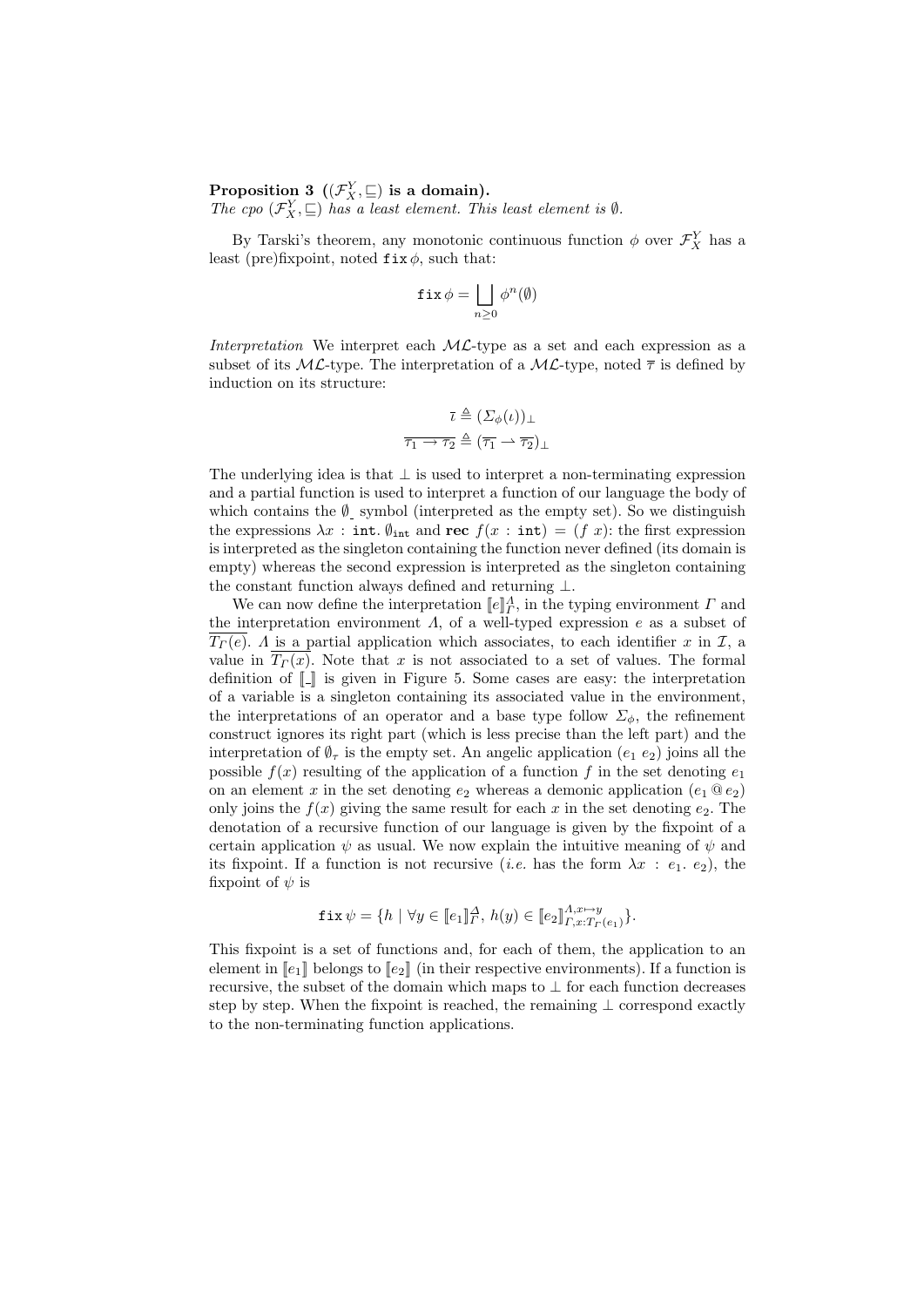$$
[\![\_]\!]_T^A : e : \mathcal{E} \to \mathcal{P}(\overline{T_T(e)})
$$

$$
[\![x]\!]_T^A = \{A(x)\}
$$

$$
[\![o]\!]_T^A = \{(\Sigma_\phi(o))_\bot\}
$$

$$
[\![l]\!]_T^A = \Sigma_\phi(\iota)
$$

$$
[\![\mathbf{rec}\ f(x:e_1) = e_2]\!]_T^A = \mathbf{fix}\ \psi
$$

$$
[\![(e_1 e_2)]\!]_T^A = \bigcup_{f \in [\![e_1]\!]_T^A} \bigcup_{x \in [\![e_2]\!]_T^A} \{f(x)\}
$$

$$
[\![(e_1 @ e_2)]\!]_T^A = \bigcup_{f \in [\![e_1]\!]_T^A} \bigcap_{x \in [\![e_2]\!]_T^A} \{f(x)\}
$$

$$
[\![(e_1:e_2)]\!]_T^A = [\![e_1]\!]_T^A
$$

$$
[\![\![\emptyset_T]\!]_T^A = \emptyset
$$

with, if we note  $T_1 = T_{\Gamma}(e_1)$ ,  $T_2 = T_{\Gamma,x:T_1,f:T_1 \to T_2}(e_2)$  and  $F = \mathcal{F}_{\llbracket e_1 \rrbracket_{\Gamma}^{A}}^{T_2}$ 

$$
\psi : \mathcal{P}(F) \to \mathcal{P}(F)
$$
\n
$$
G \mapsto \begin{bmatrix}\n\text{if } G = \emptyset & \{x \mapsto \bot\} \\
\text{otherwise:} \\
\bigcup_{g \in G} \left\{ h \in F \mid \forall y \in [\![ e_1 ]\!]_1^A, \left[ \text{if } g(y) = \bot \quad h(y) \in [\![ e_2 ]\!]_1^{A, x \mapsto y, f \mapsto g} \right. \\
\text{otherwise} \quad h(y) = g(y)\n\end{bmatrix}
$$

#### Fig. 5. Denotational semantics

#### Lemma 2 (fix  $\psi$  is well defined).

 $\psi$  is a monotonic continuous operator from  $\mathcal{P}(F)$  to  $\mathcal{P}(F)$ .

Example We consider the generalized factorial given in Figure 1:

$$
\textbf{rec } f(x : \textbf{int}) = \textbf{if } x \le 0 \textbf{ then int else } x * (f (x - 1)).
$$

By successive iterations, we obtain the following fixpoint:

$$
\psi_{\omega} = \left\{ f \mid \forall x \in \mathbb{Z}, \left[ \begin{matrix} f(x) \in \mathbb{Z} & \text{if } x \leq 0 \\ f(x) = x \times f(x-1) & \text{otherwise} \end{matrix} \right] \right\}.
$$

So, as claimed in section 2,  $\psi_{\omega}$  is the set of functions  $x \mapsto n \times x!$ ;  $n \in \mathbb{Z}$  with any values for negative arguments. If we slightly modify the program by replacing  $\leq$ by = in its body, we obtain the following  $\psi_{\omega}$ :

$$
\left\{ f \mid \forall x \in \mathbb{Z}, \left[ \begin{array}{l} f(x) = \bot & \text{if } x < 0 \\ f(x) \in \mathbb{Z} & \text{if } x = 0 \\ f(x) = x \times f(x - 1) & \text{if } x > 0 \end{array} \right\}
$$

illustrating that these functions loop on negative arguments. But a better way to define such a function is to restrict the domain to N:

rec 
$$
f(x:((\lambda y: \text{int. if } y \ge 0 \text{ then } y \text{ else } \emptyset_{\text{int}}) \text{ int})) =
$$
  
if  $x = 0$  then int else  $x * (f (x - 1))$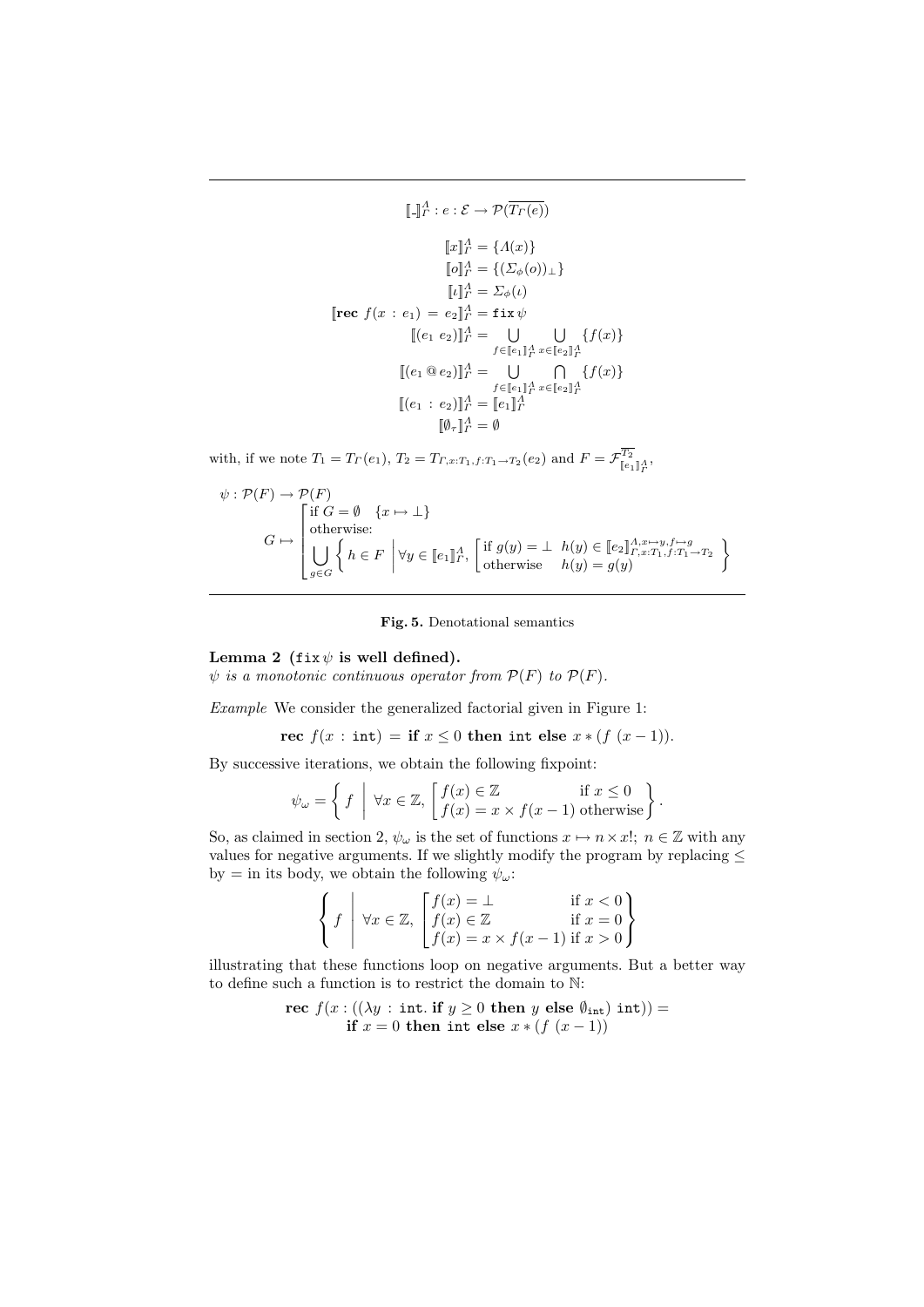and we obtain the fixpoint  $\psi_\omega$ 

$$
\left\{ f \mid \forall x \in \mathbb{N}, \left[ f(x) \in \mathbb{Z} \text{ if } x = 0 \right. \\ \left[ f(x) = x \times f(x-1) \text{ if } x > 0 \right. \right\}.
$$

Syntactic sugar Figure 6 introduces additional useful constructs as syntactic sugar on top of our core language. For example we can rewrite the last form of

|                     | let $x = e_1$ in $e_2 \triangleq ((\lambda x : e_1, e_2) e_1)$                                | let-binding  |
|---------------------|-----------------------------------------------------------------------------------------------|--------------|
|                     | tel $x = e_1$ in $e_2 \triangleq ((\lambda x : e_1, e_2) \mathbb{Q} e_1)$                     | tel-binding  |
|                     | $\{x: e_1 \mid e_2\}$ $\triangleq$ let $x = e_1$ in if $e_2$ then $x$ else $\emptyset_{T(x)}$ | subtype      |
| $(a \cup b)_{\tau}$ | $\hat{=} \{x : \tau \mid x = a \text{ or } x = b\}$                                           | union        |
| $(a\cap b)_{\tau}$  | $\triangleq \{x : \tau \mid x = a \text{ and } x = b\}$                                       | intersection |
| $a_z^C$             | $\triangleq \{x : \tau \mid x \neq a\}$                                                       | complement   |
| $\exists x:e_1,e_2$ | $\triangleq$ let $x = e_1$ in if $e_2$ then true else tel $x = e_1$ in $e_2$                  | exists       |
| $\forall x:e_1,e_2$ | $\triangleq$ let $x = e_1$ in if $e_2$ then tel $x = e_1$ in $e_2$ else false                 | forall       |

Fig. 6. Additional constructs as syntactic sugar

the factorial given in the example in a better way:

rec  $f(x : \text{int} | x \ge 0) = \text{if } x = 0 \text{ then int else } x * (f (x - 1)).$ 

x : int  $x \geq 0$  is just a shortcut for  $x : \{x : \text{int} \mid x \geq 0\}$ . Proposition 4 explains why we claim that the "exists" and the "forall" constructs correspond to the usual quantifiers:

**Proposition 4.** Let  $\Gamma$  and  $\Lambda$  be respectively a typing and an interpretation environment.

#### "exists" characterization

- 1. If  $\exists y \in [e_1]_T^A$ ,  $\forall p \in [e_2]_{T,x:T(e_1)}^{A,x \mapsto y} \neq \emptyset$ ,  $p(y) = \text{true}$ , then  $[\exists x : e_1, e_2]_T^A = \{\text{true}\}.$
- 2. If  $\forall y \in [\![ e_1 ]\!]_I^A, \forall p \in [\![ e_2 ]\!]_{I,x:Tr\, (e_1)}^{A,x \mapsto y} \neq \emptyset, p(y) = \texttt{false},$ then  $[\exists x : e_1, e_2]_T^A = \{false\}.$

#### "forall" characterization

- 1. If  $\exists y \in [e_1]_T^A$ ,  $\forall p \in [e_2]_{T,x:T_{\Gamma}(e_1)}^{A,x \mapsto y} \neq \emptyset$ ,  $p(y) = \text{false}$ , then  $[\forall x : e_1, e_2]_T^A = \{false\}.$
- 2. If  $\forall y \in [e_1]_T^A$ ,  $\forall p \in [e_2]_{T,x:T_F(e_1)}^{A,x \mapsto y} \neq \emptyset$ ,  $p(y) = \text{true}$ , then  $[\forall x : e_1, e_2]_T^A = \{\text{true}\}.$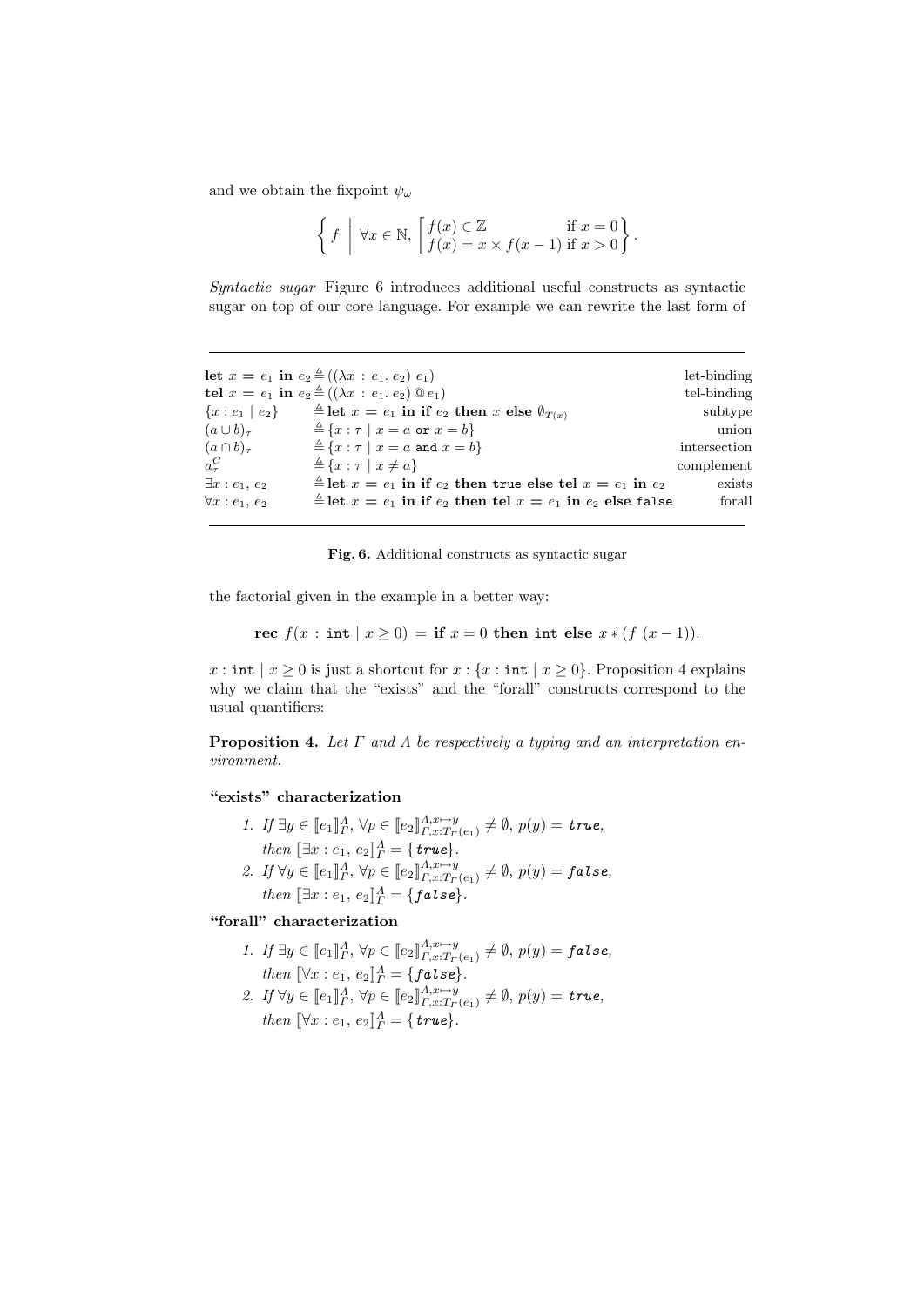#### 4.2 Operational semantics

Operational semantics of ML programs commonly compute the (unique) value of a well-typed expression e in an interpretation environment  $\Delta$ . This value is either a closure when  $e$  is a function or the interpretation of a constant in its domain of interpretation otherwise. More formally, and with our notation, the set  $V$  of the values  $v$  is defined by

$$
v ::= \Sigma_{\phi}(c) \mid (f, x, e, \Delta)
$$

where  $(f, x, e, \Delta)$  is a closure. An interpretation environment  $\Delta$  is a partial application from  $\mathcal I$  to  $\mathcal V$ .

Similarly to the denotational semantics, our operational semantics does not compute a unique value but a unique set of values. This operational semantics can be expressed in two different ways: either deterministic or not. The deterministic operational semantics directly computes the set of values corresponding to an expression. The nondeterministic operational semantics only computes one value. Each "execution" of this semantics for a given expression may compute a different value. The evaluation of an expression  $e$  is the set of values resulting of all the possible executions for e. By this way undeterministic expressions cannot really be computed with these operational semantics: these expressions are not computable. The nondeterministic operational semantics is useful in order to connect our language with the usual (operational) semantics of ML programs whereas the deterministic operational semantics is useful to join the nondeterministic one and the denotational semantics.

Deterministic operational semantics The evaluation judgment  $\Delta \vdash e \blacktriangleright V$  of a well-typed expression  $e$  into a set  $V$  of values in an interpretation environment  $\Delta$  is given in Figure 7. As e is well-typed, each sub-expression s of e has a unique  $ML$  type, noted  $T(s)$ . The rules for constants, base types,  $\mathcal{O}_\tau$  and refinement do not present any difficulty. We associate a singleton containing an unique closure to each function. The environment is used to associate a value to a variable. The angelic and demonic applications operate as they operate in the denotational semantics.  $\{(f^i, x^i, e^i, \Delta_f^i)\}_{i \in I \subseteq \mathbb{N}}$  represents an indexed set of closures. The rules for an operator application  $o(e_1, \ldots, e_n)$  are not given in Figure 7. They follow the denotational semantics and mix the predefined semantics  $\Sigma_{\phi}(o)$  of o and the angelic application rule.

Nondeterministic operational semantics The evaluation judgment  $\Delta \vdash e \triangleright v$ of a well-typed expression e into a value v in an interpretation environment  $\Delta$ is given in Figure 8. The rules for variables, constants, refinements, functions and angelic applications are the same as those of any ML language. The rule for base type introduces nondeterminism: a base type  $\iota$  is interpreted by choosing some value in this type. The rule for the demonic application  $(e_1 \tildot e_2)$  reduces nondeterminism because the chosen value has to be computable for each possible value of  $e_2$ . There is no rule for  $\emptyset$  since you cannot choose a value in the empty set. As we did for the deterministic operational semantics, we omit the rules for operator applications.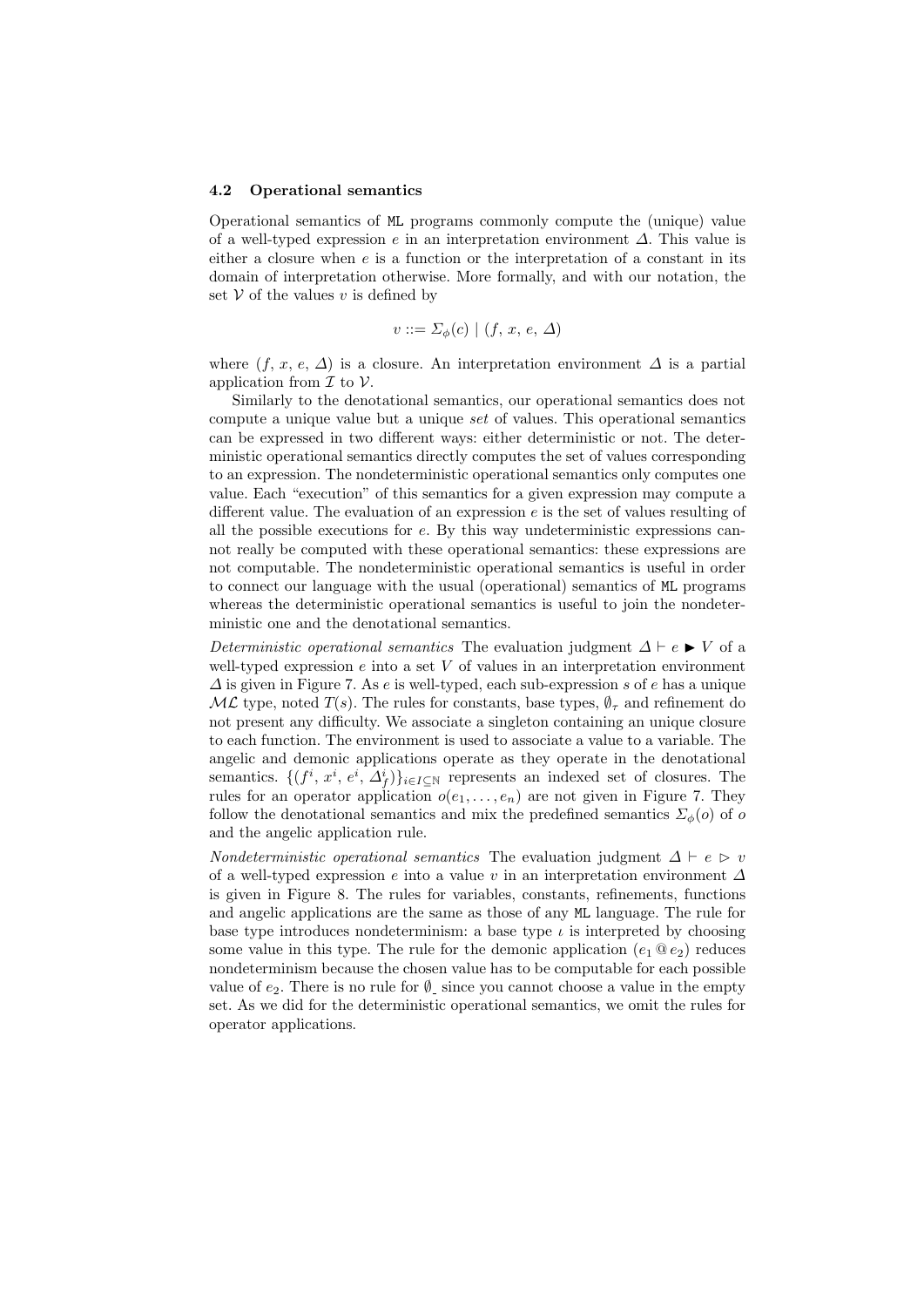$$
\frac{x \mapsto v \in \Delta}{\Delta \vdash x \blacktriangleright \{v\}} \qquad \frac{\Delta \vdash c \blacktriangleright \{\Sigma_{\phi}(c)\}}{\Delta \vdash v \blacktriangleright \Sigma_{\phi}(t)} \qquad \frac{\Delta \vdash \emptyset_{\tau} \blacktriangleright \emptyset}{\Delta \vdash v \blacktriangleright \Sigma_{\phi}(t)} \n\frac{\Delta \vdash e_1 \blacktriangleright V_1}{\Delta \vdash \text{rec } f(x : e_1) = e_2 \blacktriangleright \{(f, x, e_2, \Delta)\}} \qquad \frac{\Delta \vdash e_1 \blacktriangleright V_1}{\Delta \vdash (e_1 : e_2) \blacktriangleright V_1} \n\frac{\Delta \vdash e_1 \blacktriangleright \{(f^i, x^i, e^i, \Delta_f^i)\}_{i \in I \subseteq \mathbb{N}}}{\Delta \vdash (e_1 : e_2) \blacktriangleright \{v^{i^j}\}} \qquad \frac{\Delta \vdash e_2 \blacktriangleright \{v^{j^j}\}_{j \in J \subseteq \mathbb{N}}}{\Delta \vdash (e_1 e_2) \blacktriangleright \bigcup_{i \in I \subseteq \mathbb{N}} \bigcup_{j \in J} V^{ij}}
$$
\n
$$
\Delta \vdash e_1 \blacktriangleright \{(f^i, x^i, e^i, \Delta_f^i)\}_{i \in I \subseteq \mathbb{N}} \qquad \Delta \vdash e_2 \blacktriangleright \{v^{j^j}\}_{j \in J \subseteq \mathbb{N}}
$$
\n
$$
\frac{\Delta_{f^i, x^i \mapsto v^{j}_2, f^i \mapsto (f^i, x^i, e^i, \Delta_f^i) \models e^i \blacktriangleright V^{ij}}}{\Delta \vdash (e_1 \otimes e_2) \blacktriangleright \bigcup_{i \in I \subseteq J} V^{ij}}
$$

Fig. 7. Deterministic operational semantics

| $x \mapsto v \in \Delta$<br>$\Delta \vdash x \rhd v$                                                                                                                                                                                                                                             | $\Delta \vdash c \triangleright \Sigma_{\phi}(c)$                                                                                                                                                                                                                                                                                                   | $\Sigma_{\tau}(c) \equiv \iota$<br>$\Delta \vdash \iota \triangleright \varSigma_{\phi}(c)$ | $\Delta \vdash e_1 \triangleright v_1$<br>$\Delta \vdash (e_1 : e_2) \triangleright v_1$ |  |  |  |  |
|--------------------------------------------------------------------------------------------------------------------------------------------------------------------------------------------------------------------------------------------------------------------------------------------------|-----------------------------------------------------------------------------------------------------------------------------------------------------------------------------------------------------------------------------------------------------------------------------------------------------------------------------------------------------|---------------------------------------------------------------------------------------------|------------------------------------------------------------------------------------------|--|--|--|--|
| $\Delta \vdash$ rec $f(x : e_1) = e_2 \triangleright (f, x, e_2, \Delta)$                                                                                                                                                                                                                        |                                                                                                                                                                                                                                                                                                                                                     |                                                                                             |                                                                                          |  |  |  |  |
| $\Delta \vdash e_1 \triangleright (f, x, e, \Delta_f) \quad \Delta \vdash e_2 \triangleright v_2 \quad \Delta_f, x \mapsto v_2, f \mapsto (f, x, e, \Delta_f) \vdash e \triangleright v$<br>$\Delta \vdash (e_1 \ e_2) \triangleright v$                                                         |                                                                                                                                                                                                                                                                                                                                                     |                                                                                             |                                                                                          |  |  |  |  |
| $\mathbf{A}$ and $\mathbf{A}$ and $\mathbf{A}$ and $\mathbf{A}$ and $\mathbf{A}$ and $\mathbf{A}$ and $\mathbf{A}$ and $\mathbf{A}$ and $\mathbf{A}$ and $\mathbf{A}$ and $\mathbf{A}$ and $\mathbf{A}$ and $\mathbf{A}$ and $\mathbf{A}$ and $\mathbf{A}$ and $\mathbf{A}$ and $\mathbf{A}$ and | $\overline{A}$ , $\overline{A}$ , $\overline{A}$ , $\overline{A}$ , $\overline{A}$ , $\overline{A}$ , $\overline{A}$ , $\overline{A}$ , $\overline{A}$ , $\overline{A}$ , $\overline{A}$ , $\overline{A}$ , $\overline{A}$ , $\overline{A}$ , $\overline{A}$ , $\overline{A}$ , $\overline{A}$ , $\overline{A}$ , $\overline{A}$ , $\overline{A}$ , |                                                                                             |                                                                                          |  |  |  |  |

 $\label{eq:delta} \Delta \vdash e_1 \vartriangleright (f,\, x,\, e,\, \Delta_f) \quad \forall v_2 \text{ such that } \Delta \vdash e_2 \vartriangleright v_2,\, \Delta_f, x \mapsto v_2, f \mapsto (f,\, x,\, e,\, \Delta_f) \vdash e \vartriangleright v_2$  $\overline{\Delta \vdash (e_1 \oplus e_2) \rhd v}$ 

#### Fig. 8. Nondeterministic operational semantics

A conservative extension of  $ML$  If the language is restricted to its  $ML$  fragment  $\mathcal{E}_{\epsilon}$ , we have the usual semantics of  $\mathcal{ML}$  programs. First, as the remaining rules of Figure 8 do not introduce nondeterminism, the interpretation of each  $ML$ expression is a singleton:

**Proposition 5.** Let  $\epsilon \in \mathcal{E}_{\epsilon}$ ,  $\Delta$  be an interpretation environment and  $(v_1, v_2) \in$  $\mathcal{V}^2$  .

If 
$$
\Delta \vdash \epsilon \rhd v_1
$$
 and  $\Delta \vdash \epsilon \rhd v_2$  then  $v_1 \equiv v_2$ .

Then, as a corollary of this proposition, both angelic and demonic applications are equivalent:

**Proposition 6.** Let  $(\epsilon_1, \epsilon_2) \in \mathcal{E}_{\epsilon}^2$ ,  $\Delta$  be an interpretation environment and  $(v_1, v_2) \in \mathcal{V}^2$ .

If  $\Delta \vdash (\epsilon_1 \epsilon_2) \rhd v_1$  and  $\Delta \vdash (\epsilon_1 \t@ \epsilon_2) \rhd v_2$  then  $v_1 \equiv v_2$ .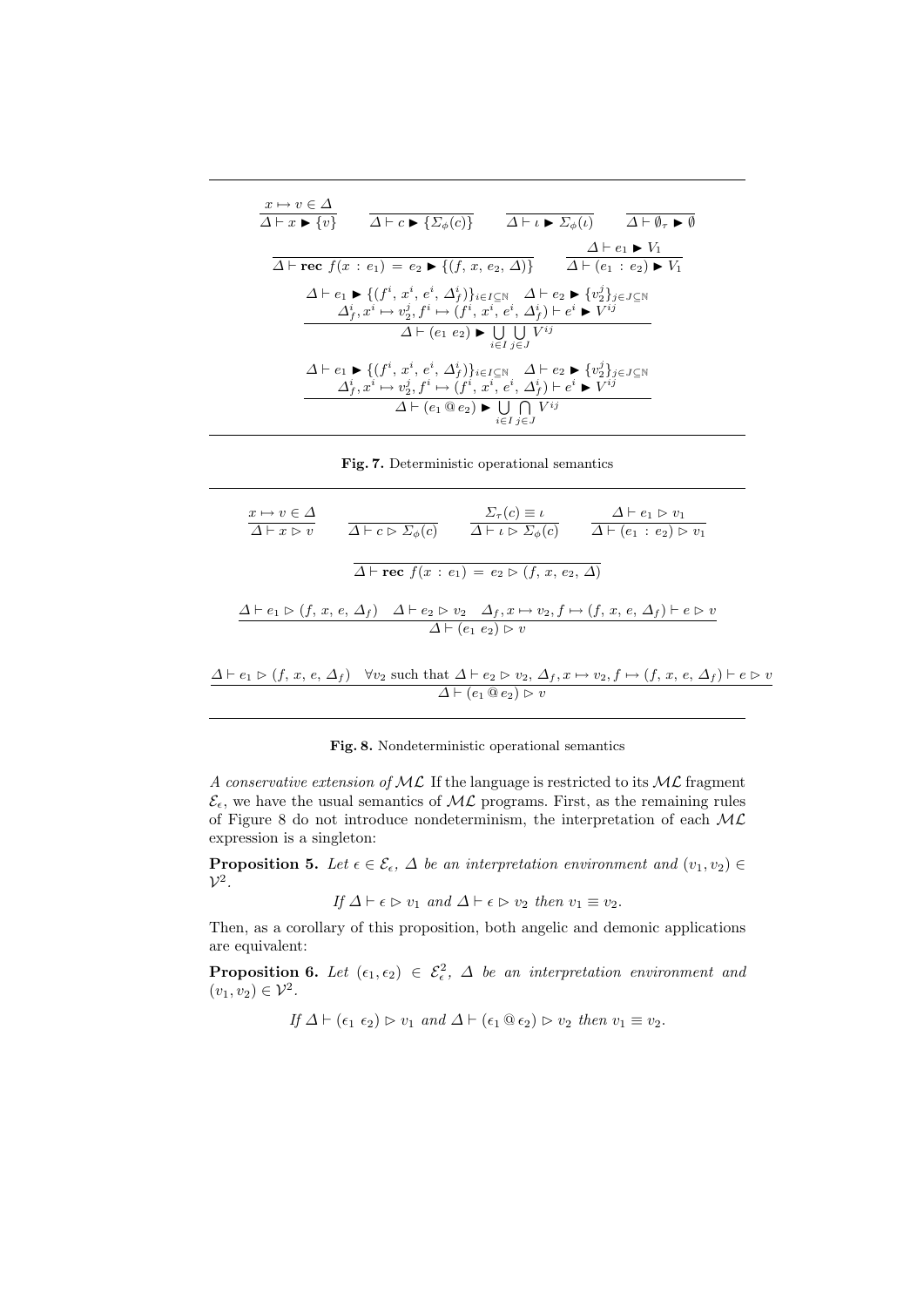So it is possible to add conservatively the demonic application to the grammar rule  $\epsilon$  defining  $\mathcal{E}_{\epsilon}$ . The only remaining rules are exactly those of  $\mathcal{ML}$ , then the given restricted semantics is the same that the one of  $ML$ . In particular, it is preserved by  $\beta$ -reduction:

**Proposition 7.** Let  $(\epsilon_1, \epsilon_2) \in \mathcal{E}_{\epsilon}^2$ ,  $\tau \in \mathcal{E}_{\tau}$ ,  $x \in \mathcal{I}$ ,  $\Delta$  be an interpretation environment and  $(v_1, v_2) \in \mathcal{V}^2$ .

If  $\Delta \vdash ((\lambda x : \tau, e_1) \ e_2) \rhd v_1$  and  $\Delta \vdash e_1[e_2/x] \rhd v_2$  then  $v_1 \equiv v_2$ .

#### 4.3 Equivalence of the semantics

In this section, we prove that the three semantics are equivalent. We need a notion of compatibility between an interpretation environment  $\Delta$  of the operational semantics and an interpretation environment  $\Lambda$  of the denotational semantics. Such a notion is quite intuitive but rather technical to formalize and is not detailed here. We extend this notion to a typing environment  $\Gamma$ . First, the deterministic and the nondeterministic operational semantics are equivalent on the terminating programs:

**Theorem 1.** Let  $\Delta$  be an operational interpretation environment and  $e \in \mathcal{E}$ . Let  $\Lambda$  (resp.  $\Gamma$ ) be a denotational interpretation (resp. typing) environment compat*ible with*  $\Delta$ . Suppose that  $\perp \notin [\![e]\!]_F^A$ . Then

$$
\forall V, \, \Delta \vdash e \blacktriangleright V \iff (\forall v, \, \Delta \vdash e \rhd v \iff v \in V).
$$

Second, the deterministic operational and the denotational semantics are equivalent on the terminating programs:

**Theorem 2.** Let  $\Delta$  be an operational interpretation environment,  $\Lambda$  be a denotational interpretation environment and  $\Gamma$  a typing environment, all of them pairwise compatible. Let  $e \in \mathcal{E}$  such that  $\perp \notin [\![e]\!]_T^A$ . Then

$$
\begin{array}{l}\n\text{if } T_{\Gamma}(e) \equiv \iota \text{ then } \Delta \vdash e \blacktriangleright \llbracket e \rrbracket_{\Gamma}^{A} \\
\text{otherwise (i.e. if } T_{\Gamma}(e) \equiv \tau_{1} \rightarrow \tau_{2}) \\
\Delta \vdash e \blacktriangleright \{(f^{i}, x^{i}, e^{i}, \Delta_{f}^{i})\}_{i \in I} \iff \llbracket e \rrbracket_{\Gamma}^{A} = \bigcup_{i \in I} \text{fix } \psi_{i}.^{\dagger}\n\end{array}
$$

We prove both theorems by induction on the structure of the expression  $e$ . If a program  $p$  loops on some entries, the operational semantics and the denotational semantics may differ because the first one does not produce an output (the derivation tree is infinite) whereas the denotation of  $p$  is a set containing ⊥. Using both theorems, we immediately deduce that the nondeterministic operational semantics and the denotational semantics are equivalent on the terminating programs.

 $\psi_i$  corresponds to the operator  $\psi$  defined in Figure 5 where  $e_3$ ,  $\Lambda$  and  $\Gamma$  are respectively substituted by  $e^i$ ,  $\Lambda_f^i$  and  $\Gamma_f^i$ .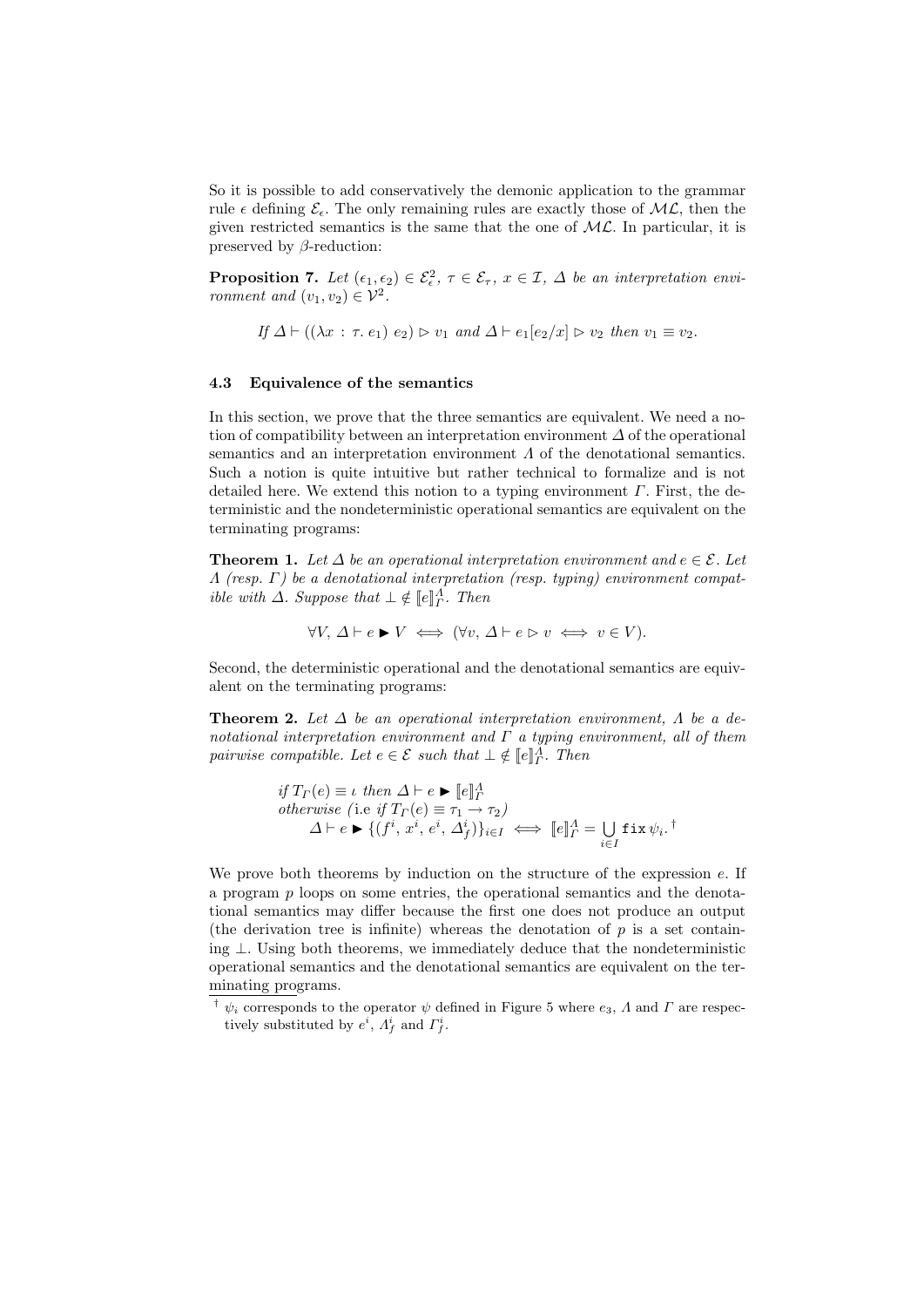#### 5 Future work

There are many directions for future work. Our most immediate concern is typing in order to verify the type annotations in a program of our language. The next item of interest for us is the extension of our language in order to include ML features. We are also interested in developing a prototype of this language.

#### 5.1 Typing

Type annotations of our language must be verified to ensure its correctness: for example, when a function  $\lambda x$ :  $e_2$ . e is applied to an argument  $e_1$ , we have to verify that  $e_2$  is an acceptable type for  $e_1$ , *i.e.* that the interpretation of  $e_1$  is included in the interpretation of  $e_2$ . Unfortunately, such a verification is undecidable in presence of dependent types as we have in our language.

There are several approaches to solve this problem. First, we could have an undecidable type system such as the one of Cayenne [2]. The presence of  $\emptyset$  and  $(\Box \, \mathbb{Q})$  potentially increases the number of programs for which the type verifier does not return an answer. So this solution has to be considered carefully. Second, we could only accept a restricted form of dependent types for which there is a decidable type system similarly to Dependent ML [23]. But we prefer not to restrict the expressive power of our language. Moreover such a restriction would probably complicate the syntax of our language. We prefer an intermediate approach consisting of generating proof obligations when we cannot automatically verify a type annotation. Then the user has to prove these obligations using external tools. This approach is already followed for example by the B method [1]. We describe below how we can proceed.

The rules which compose a type system verifying type annotations may be separated in two groups: the rules generating the proof obligations and the others. The simplest type system we can imagine has only one rule. This rule generates a proof obligation and looks like

$$
\frac{\llbracket e_1 \rrbracket_{\Gamma}^A \subseteq \llbracket e_2 \rrbracket_{\Gamma}^A}{e_1 \text{ type-checks } e_2 \text{ in } \Gamma \text{ and } A}
$$

Of course, such a type system is not satisfying because all the proofs are discharged to the user who has to understand the theoretical denotation of a program: it is untractable in practice. The easier to prove the proof obligations are, the better the type system is. A good approach seems to mix a verification judgment and an inference judgment as it is done for intersection types by Davies and Pfenning [7]. For example, in order to verify that an angelic application  $(e_1 \ e_2)$  verifies an expression e, we have to infer that  $e_1$  is a function, then we have to verify that  $e_2$  matches the type of the parameter of  $e_1$  and, finally, that the result of the application matches e. We believe that such mixed judgments would generate few and concise proof obligations. However these proof obligations would be hard to understand for the user. Another approach consists of converting a typing constraint of our language into a first-order logical proposition. It is probably a good way to have "human-understandable" proof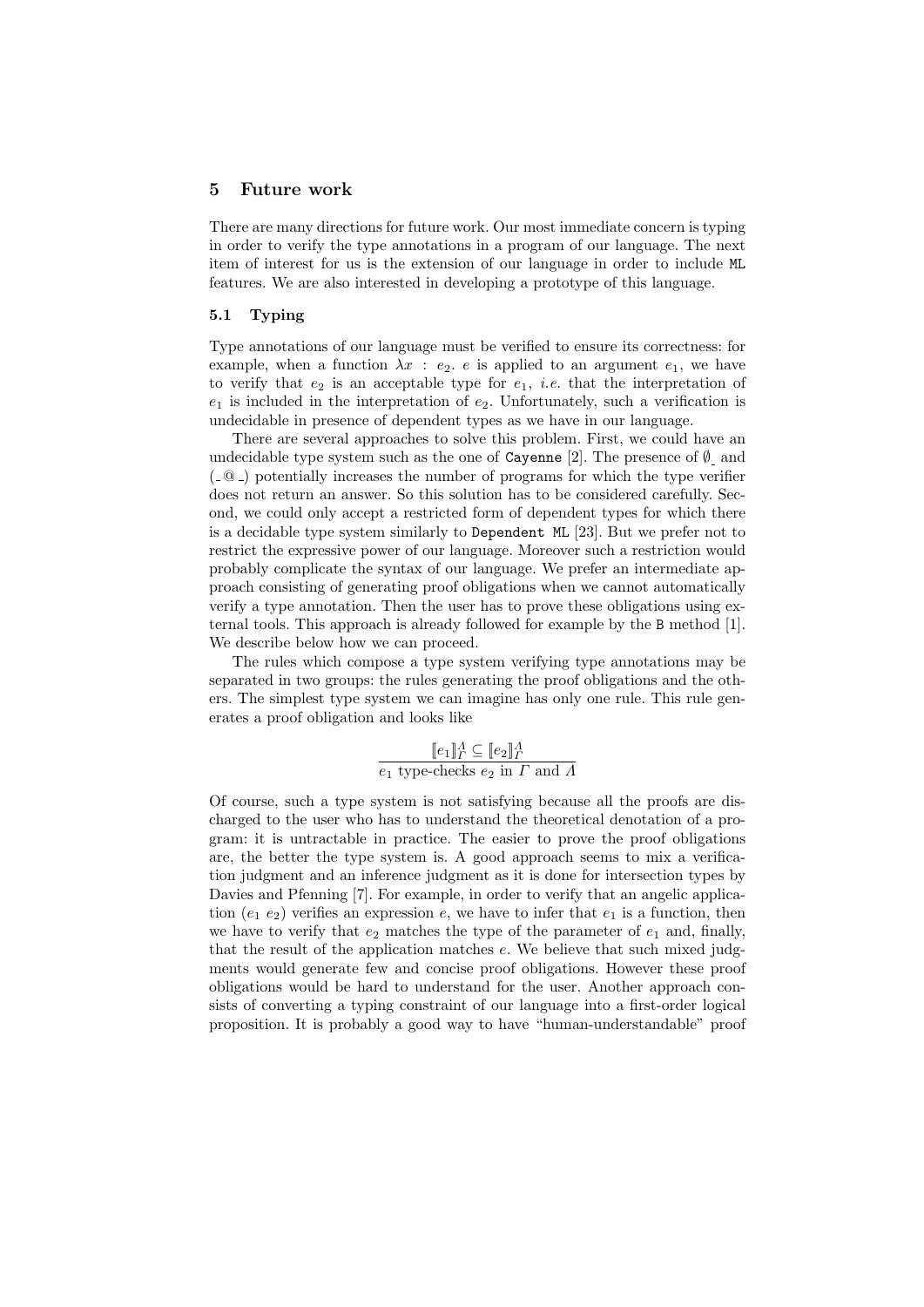obligations. Curry-Howard isomorphism [14] gives us hope of establishing such a proposition. But this approach may probably generate big untractable proof obligations from not-so-big expressions. It is possible to combine both these approaches. One verifies each type annotation using a syntax-directed type system such as in the first approach. When one has to generate a proof obligation, one converts expressions into first-order logical propositions using the second approach. We would obtain a type system generating few, concise and tractable human-provable proof obligations.

#### 5.2 Extensions

The language presented in this paper is based on the core of a ML language. But sum types, pattern matching, polymorphism and imperative features are essential in practice. Thus our language has to include them in order to apply to some realistic ML programs. Morever polymorphism could help removing annotations on  $\emptyset$  constructs, sum types could have some connections with the theory of inductive types like those of the Calculus of Inductive Constructions [20]. It should be interesting to compare our language extended with imperative features with some imperative-based refinement languages. However mixing all these extensions is really challenging: to our knowledge, there is no practical tool dedied to proof of programs which combines these functional and imperative features.

A module system  $\dot{a}$  la ML is a typed functional language built on top of any other language [16] and useful in order to compose pieces of program. It seems to be not so difficult to extend our language with a module system: exactly as we introduce base types in our expressions, it is possible to introduce module types into the module expressions in order to refine modules and not only expressions. Morever we can add a notion of *axiom*  $\dot{a}$  la Extended ML [15] into the module system in order to easily specify constraints between different definitions.

#### 6 Conclusion

We have presented a wide-spectrum language mixing refinement and types-asspecifications approaches. Mainly, base types are simply included into expressions: underdeterministic expressions and dependent types are introduced in this way. Denotational, deterministic operational and nondeterministic operational semantics have been introduced. We have proved that they are equivalent. We have shown that our language is a conservative extension of ML. Future work, mainly typing and extensions to the language, are required to get a realistic program verification methodology.

# References

- 1. Jean-Raymond Abrial. The B-Book, assigning programs to meaning. Cambridge University Press, 1996.
- 2. Lennart Augustsson. Cayenne a language with dependent types. In International Conference on Functional Programming, pages 239–250, 1998.